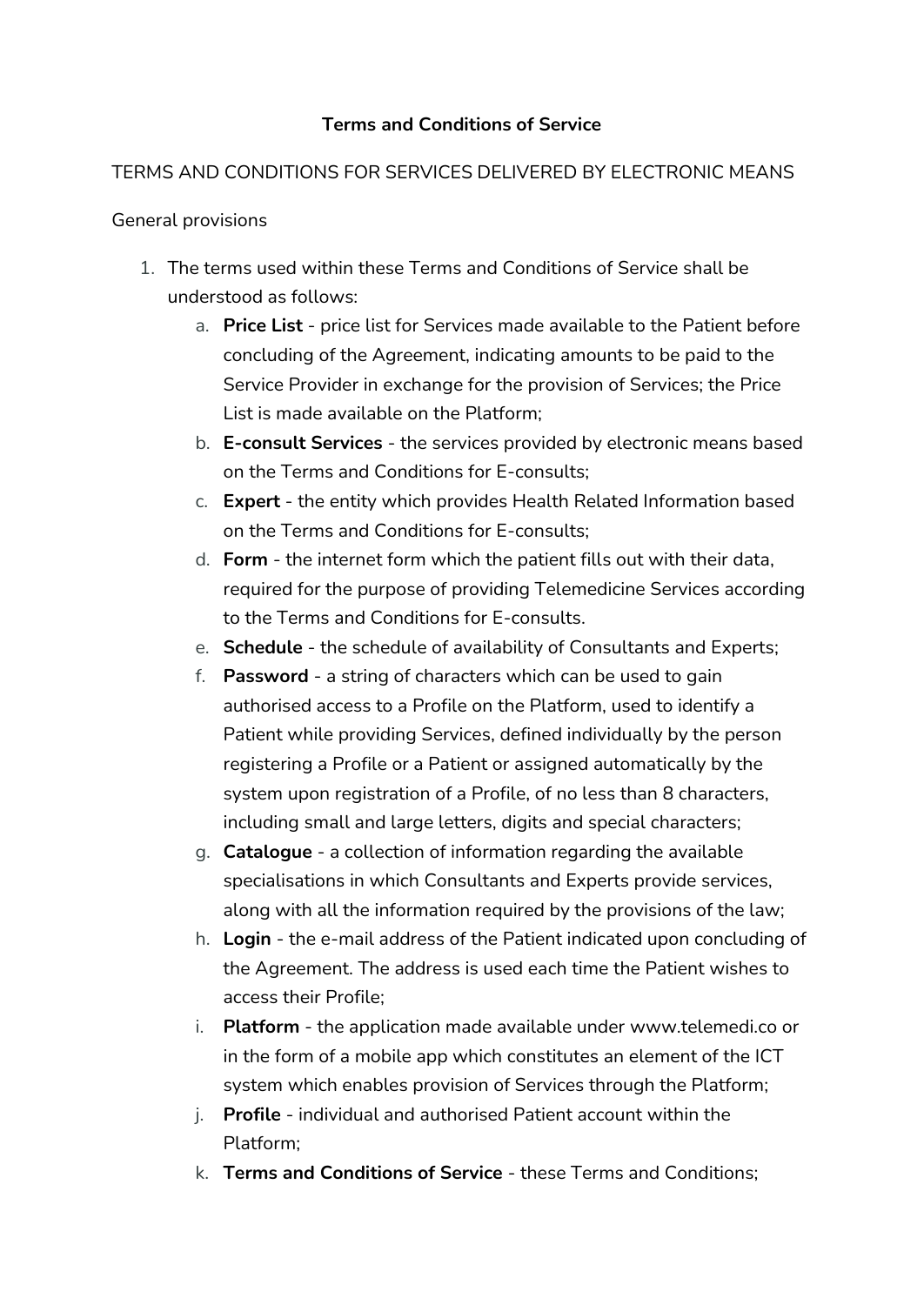- l. **Terms and Conditions for E-consults** the terms and conditions regarding the E-consults Service provided by electronic means, included in section III of these Terms and Conditions of Service;
- m. **Terms and Conditions for the Platform** the terms and conditions for the provision of Access to the "Telemedi.co Platform" Service by electronic means, included in section II of these Terms and Conditions of Service;
- n. **Agreements** the agreements for the provision of Access to the Service and E-consult Services, concluded on the basis of the Terms and Conditions of Use for the Platform and the Terms and Conditions for E-Consults;
- o. **Access to the Service** the service providing access to the "Telemedi.co Platform", provided to Patients by the Service Provider by electronic means, which includes providing access to the Platform and arranging E-Consult Services ordered by Patients;
- p. **Services** services provided on the basis of the provisions of these Terms and Conditions of Service;
- q. **Service Provider** Diversity Hub Fundation, entered into the Registry of Entrepreneurs of the National Court Register, maintained by the District Court for the City of Cracow, XI Commercial Department of the National Court Register under KRS#: 0000552838, VAT#: 6772388059;
- r. **Patient** a natural person of at least 18 years of age with full legal capacity, including any natural persons conducting commercial activity who uses the Access to the Service provided by the Service Provider. A Patient may be a minor or a person without full legal capacity, as long as they are represented by their legal representative.
- 2. These Terms and Conditions of Service are made available free of charge on the [www.mhhelpline.co](http://www.mhhelpline.co/) website in a way which enables downloading, reviewing and recording of these Terms and Conditions.
- 3. By accepting these Terms and Conditions of Service the Patient confirms that they are aware that the related Services are provided by electronic means of communication.
- 4. If a connection with a Consultant is not possible, if any difficulties arise or if obtaining a connection takes too much time while the physical or mental condition of the Patient is deteriorating, the Patient should immediately seek the assistance of a healthcare facility.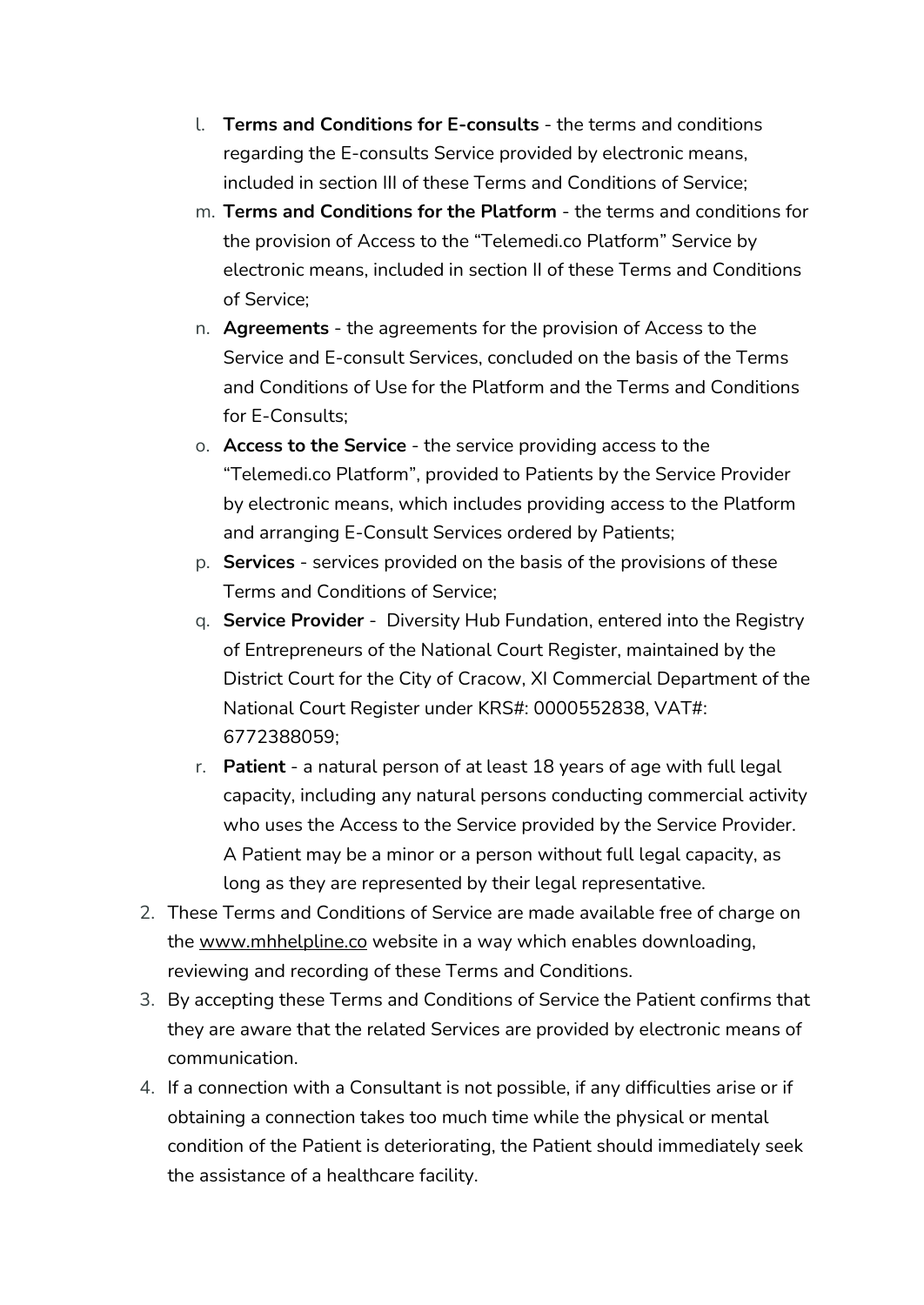- 5. In case of a sudden deterioration of health or mental condition, the Patient should immediately contact the 112 emergency hotline in order to call an ambulance or make way to the nearest healthcare facility.
- 6. The fact that the Patient is contacting or makes attempts to contact a Consultant may not justify any delay nor it may substitute any of the activities indicated in items 5 and 6.
- 7. These Terms and Conditions of Service apply to Agreements concluded with corporate clients in the scope which is not regulated therein.
- 8. To any matters which are not regulated by these Terms and Conditions of Service, provisions of the common law apply.

#### **Terms and Conditions for the Platform**

#### **§1. General Provisions**

- 1. The terms used within these Terms and Conditions for the Platform shall be understood as follows:
	- a. **Price List** appendix to these Terms and Conditions for the Platform which defines the amounts of fees due to the Organizer for providing Services; the Price List is made available through the Platform;
	- b. **Partner** a contractor of the Service Provider, particularly an entity providing insurance services or an employer who concludes an agreement with the Service Provider on the basis of which the beneficiaries (policyholders or employees) gain Access to the Services including the Platform and the E-Consults based on the provisions of the Agreement;
	- c. **Agreement for the provision of Access to the Service** agreement for the provision of Access to the Service based on the provisions of these Terms and Conditions for the Platform;
	- d. **Voucher**  a digital code authorizing the use of e-consultations without the need for a personal visit pay remuneration for this econsultation, which is a confirmation that the Service Provider's Partner (entity providing the voucher to the person using the econsultation) paid the fee for this e-consultation based on a separate agreement; The voucher may be of a one-off nature, entitling you to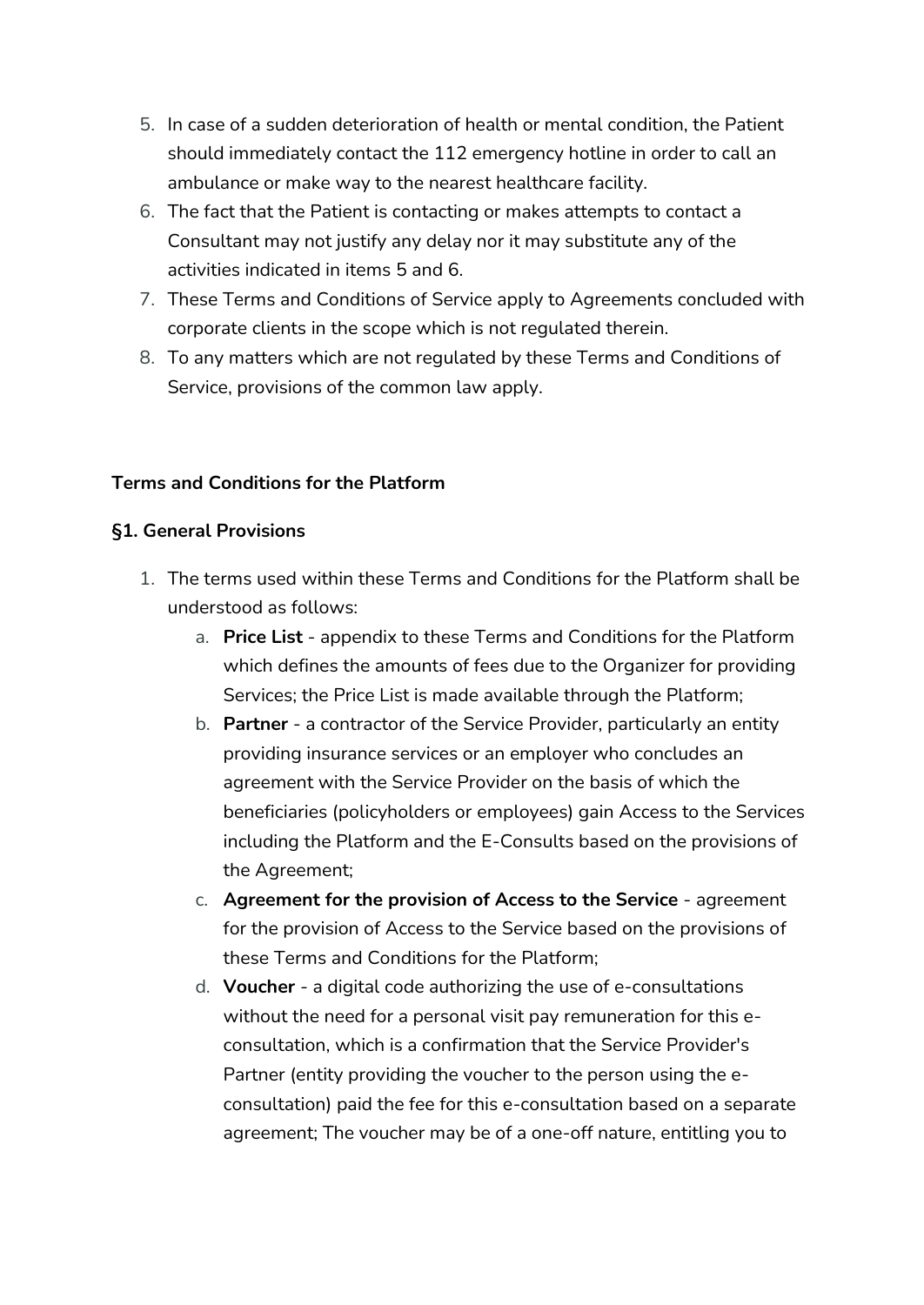use a single one e-consultation or multiple use, entitling you to take advantage of many e-consultations.

- e. **Application** interactive form which when completed in accordance with the provisions of the Terms and Conditions of Service is tantamount to concluding an Agreement for the provision of Access to the Service and setting up and activating a Profile within the Platform. It is one of the ways in which the above-mentioned agreement may be concluded;
- f. **Remuneration** the amount due for the provision of Services by the Service Provider in accordance with the Price List.
- 2. The service provider providers Access to the Service acting as an E-Consult Service provider through the Platform.
- 3. The Service Provider is an entity conducting medical activity and provides medical services as per the act on medical activity as a registered Healthcare Service Provider registered within the Registry of Medical Service Providers under #000000191183.

#### **§2. Access to the Service**

- 1. Providing Access to the Service includes:
	- a. organizing the E-consult service conducted by Consultants and experts,
	- b. communication with the use of electronic means and the telephone,
	- c. providing access to the Platform to Patients, Experts and Consultants,
	- d. managing the Platform,
	- e. transferring data between the Patient and the Consultant or the Expert,
	- f. sharing information regarding Services and E-consults,
	- g. enabling connections between Consultants and Experts,
	- h. registering and managing the Profile,
	- i. management of the Hotline,
	- j. managing complaints and charging fees,
	- k. evaluating service satisfaction levels by sending requests for information or by requesting for evaluation of the service by telephone,
- 2. The Service Provider provides Access to the Service 24 hours per day, 7 days per week within the scope in which it is regarding the access of a particular User to the Platform. As regards the Hotline, the Service Provider provides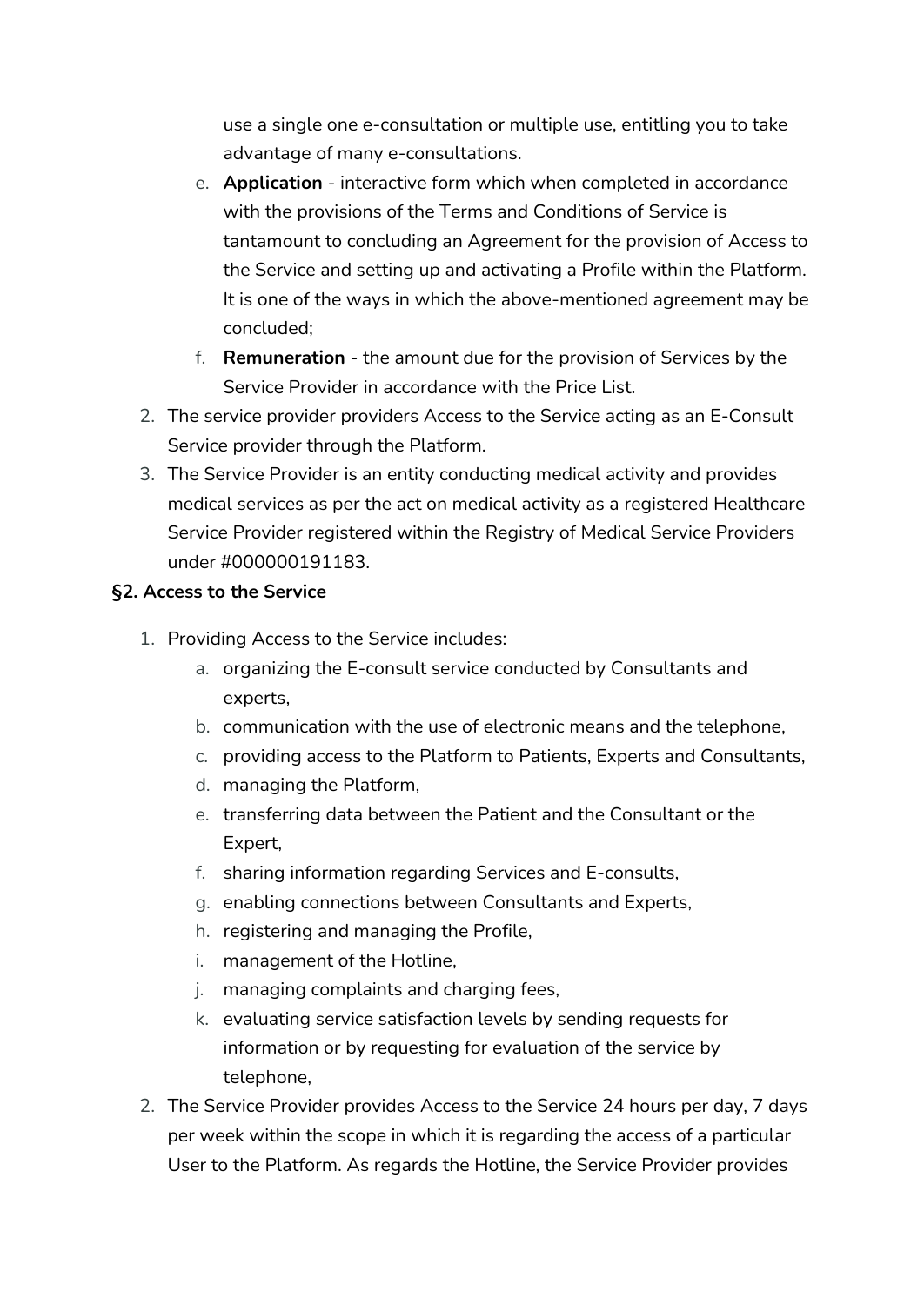Access to the Service on workdays between 9.00 a.m. and 5.00 p.m.. In the scope of the E-consults, availability of the Service depends on the individual availability of Experts and Consultants, as indicated within the platform.

- 3. The Service Provider reserves the right to temporarily limit Access to the Service when it is necessary in order to conduct any required maintenance and service work regarding the Platform. Users shall be informed of every case of such limitation of Access to the Service in advance.
- 4. The Service Provider shall make the Catalogue available to the Patients.

#### **§3. Conditions for concluding and terminating agreements**

- 1. The Agreement is concluded on the basis of the provisions of the Terms and Conditions for the Platform and it is regarding medical services as per the Act on Consumer Rights.
- 2. The Agreement for the provision of Access to the Service is concluded upon:
	- a. submission of the Registration Application;
	- b. acceptance of the Terms and Conditions;
- 3. Concluding of the Agreement for the provision of Access to the Service in the way which is described in § 3 item 2a is subject to the following conditions:
	- a. a Registration Application shall include the Patient's e-mail address and telephone number (this may not be a landline). The Patient has the possibility to create a Password. In case the Patient does not provide a Password it can be generated automatically by the Service Provider's system. The Patient shall be notified of the Password which has been assigned to their account.
	- b. submission of a Registration Application means that the person submitting the Registration Application declares that:
		- 1. the person submitting the Registration Application is at least 18 years old and that they have full legal capacity;
		- 2. the e-mail address and the phone number indicated in the Registration Application belong to the patient and their submission does not violate any rights of any third parties.
	- c. In the case when a User is a person who does not have a full legal capacity, the person making the declaration must be their statutory representative.
	- d. After receiving a correctly completed Registration Application, the Service Provider activates the Patient's individual Profile on the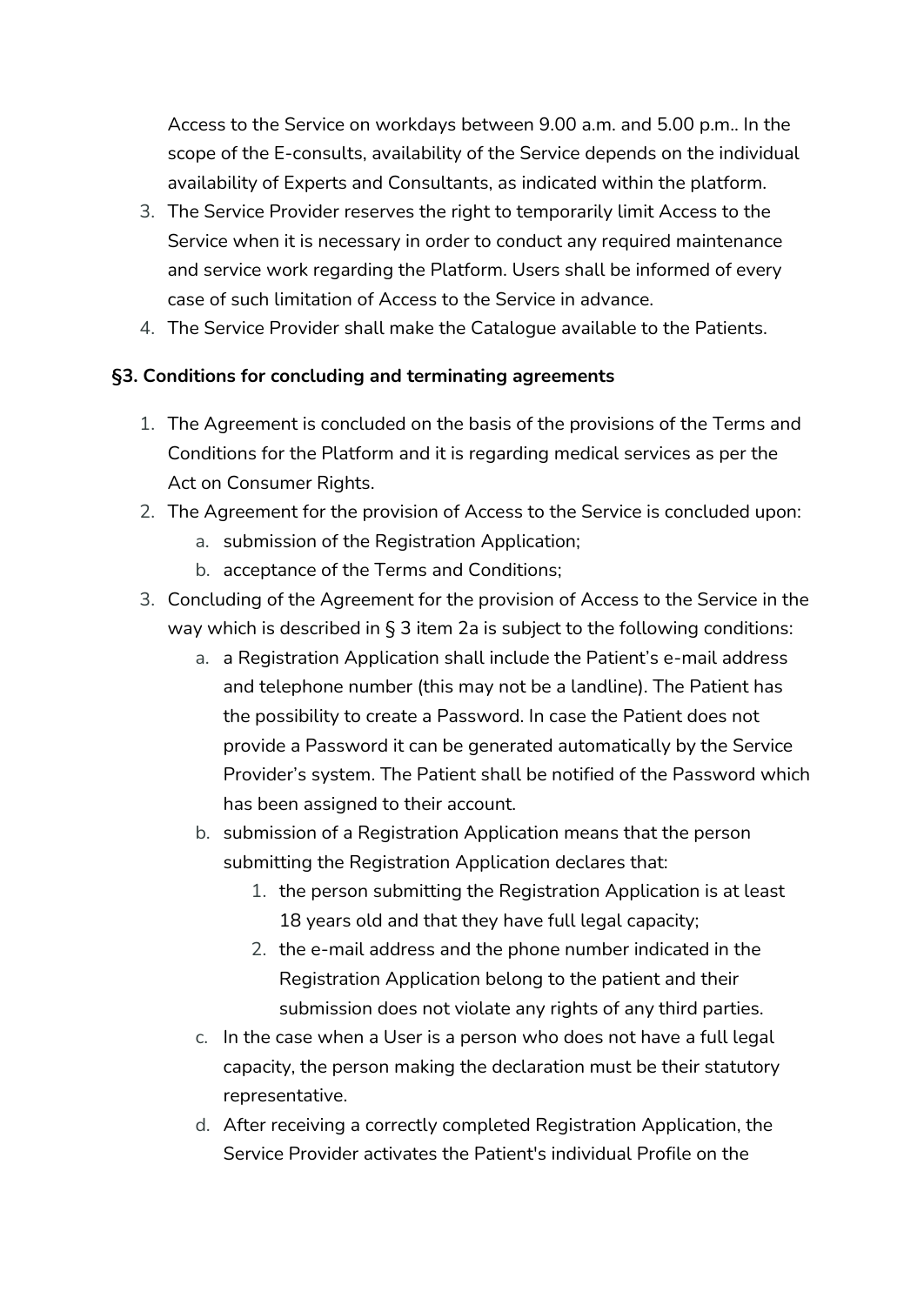Platform, to which the Patient has access with the use of the Login and Password.

- e. Submitting a Registration Application is tantamount to the Patient's acceptance of the contents of the Platform Regulations.
- 4. A Patient's e-mail address is connected to their Profile, it is used to identify the Patient by the Service Provider, by Consultants and Experience and in case of any communication with the Patient. The Patient is obliged to inform the Service Provider in case they change their e-mail address, by contacting the Hotline and making a suitable change through the correct form on the Platform.
- 5. Setting up a Profile is free of charge.
- 6. A Patient may set up a Profile by providing additional data with the use of the Form, including the data mentioned in § 2 item 7 of the Terms and Conditions for E-consults, the additional e-mail or phone number.
- 7. A Patient is obliged not to disclose their access details to their Profile to any third parties.
- 8. If the provisions of separate agreements do not state otherwise, the Agreement for Provision of Access to the Service has the character of a framework agreement and it is concluded for an indefinite period of time.
- 9. The Service Provider charges fees for organizing E-consult Services according to the Price List and the information for Patients which is made available through the platform. A Patient is obliged to immediately inform the Service Provider by e-mail or through the Hotline in case of any security breach or any cases when an unauthorised person gains access to the Patient's Profile.
- 10.One-time voucher:

a. enables its holder to take advantage of one e-consultation, provided that the code is entered a voucher when arranging e-consultations;

b. may have an expiry date, i.e. the date by which it can be used (on this date - it loses importance; a The e-consultation package contained therein is no longer valid); the date is indicated directly in the voucher or may result from an agreement between the Service Provider and the Partner;

- c. known to be used at the start of the e-consultation.
- 11. Reusable voucher:

a. entitles the person to use the specified number of e-consultations ("Consultation Package") to be provided by the Partner to the Voucher;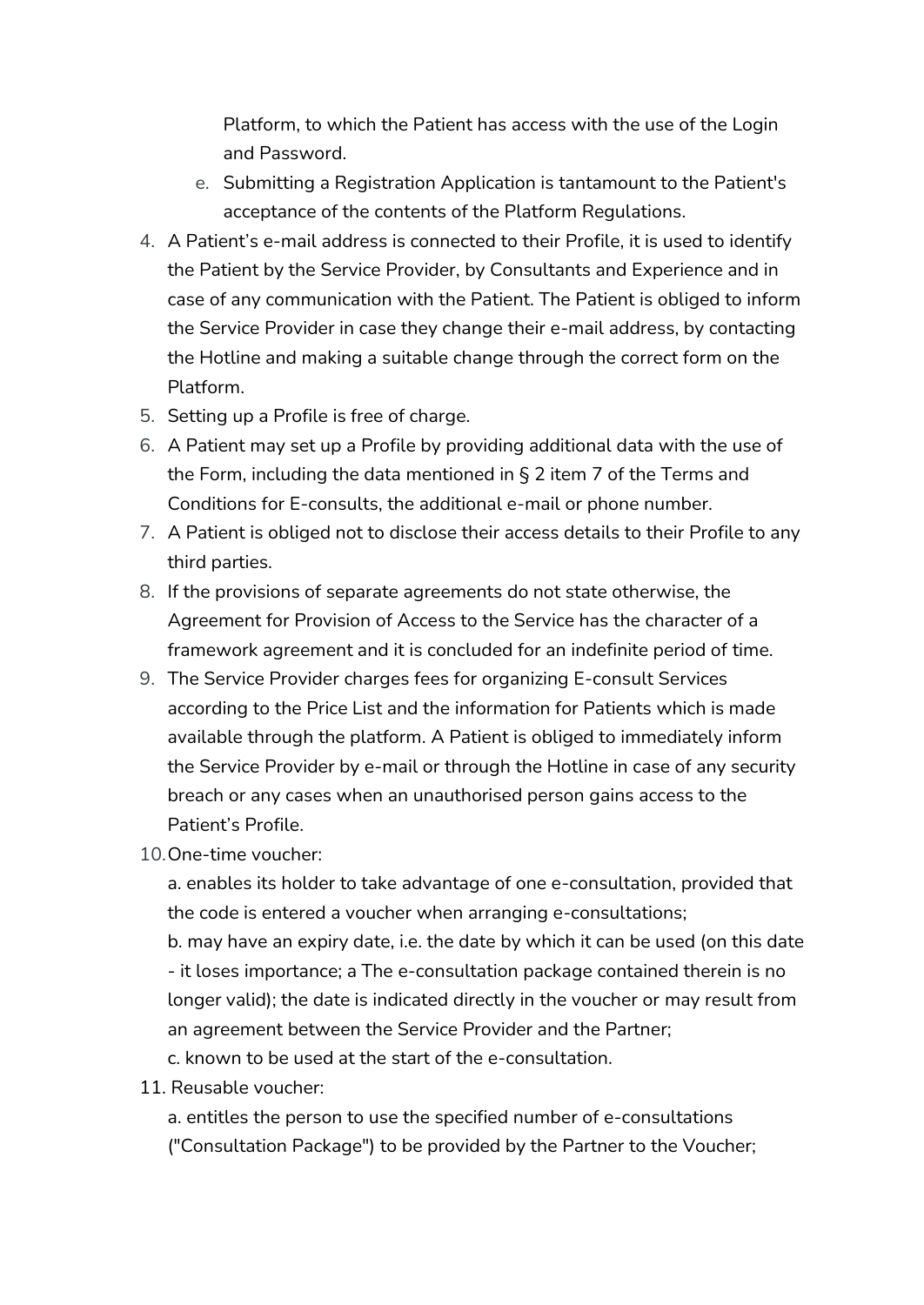b. may have an expiry date, i.e. the date by which it can be used (on this date - it loses importance; a The e-consultation package contained therein is no longer valid); the date is indicated directly in the voucher or may result from an agreement between the Service Provider and the Partner;

c. has information on how many e-consultations one person can use under a given Consultation Package ("number of e-consultations per person"); d. when arranging e-consultations, the number of arranged e-consultations is verified on the basis of a reusable voucher (compliance with the "econsultation package") and the number is verified scheduled e-consultations per person;

e. if the number of arranged e-consultations on the basis of this voucher exceeds the number of e-consultations available for the Partner in the econsultation Package - arranging another e-consultation based on this the voucher will not be possible;

f. if the number of scheduled e-consultations for a given person intending to use e-consultations exceeds number of scheduled e-consultations per person - there will be no appointment for another e-consultation for this person possible;

12. The distribution of vouchers belongs to the Service Provider's Partner. The service provider will not verify that the person e-consultation user is a person authorized by the Partner, if it has a valid one voucher.

13. The person using e-consultations undertakes to immediately inform the Service Provider of any kind security breaches or accident of using the Profile by unauthorized persons.

14. The person holding the voucher undertakes to immediately inform the Service Provider or the Partner about any the type of violations of the rules of using the voucher, in particular - the access to the voucher by persons not authorized by the ground floor.

- 11.The content related to concluding and carrying out of the provisions of the Agreement for Provision of Access to the Service is recorded, secured and shared with the Patient with the use of electronic means of communication.
- 12.In the case of a legitimate threat to the health of the Patient requiring immediate medical assistance, the Assistant, Consultant or Expert may transfer the required information in order to carry out their duty of providing medical assistance.
- 13.Each of the parties may terminate the Agreement with immediate effect in case of a significant violation of the conditions of the Agreement, provisions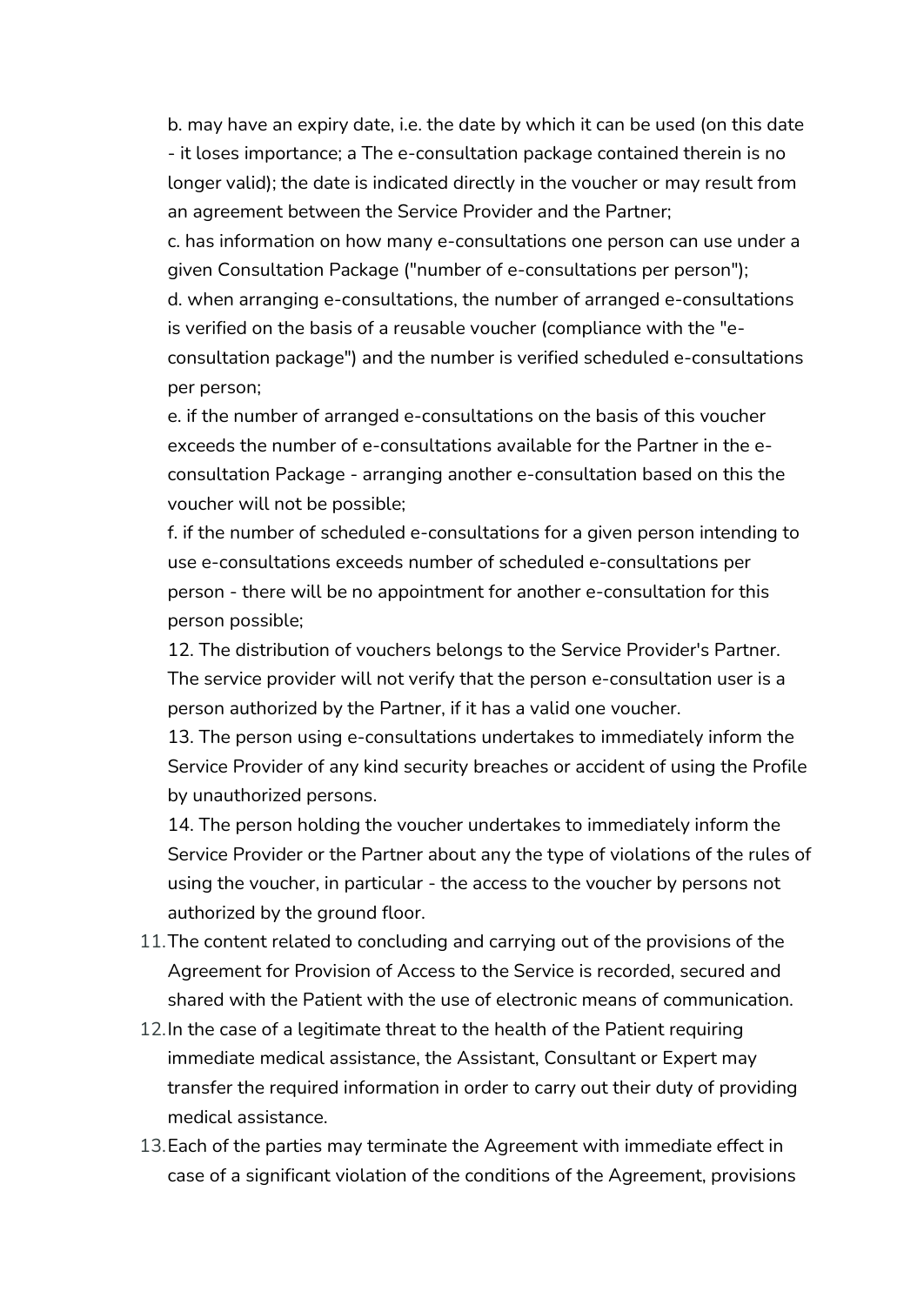of the law or the rights of the terminating party or any third party, by the other party.

## **§4. Terms and Conditions of Service**

- 1. The default duration of each Individual E-consult Service is 50 minutes (individual time unit). If the E-consult requires more time, the Consultant extends the duration of the consult to the time required by the medical problem of the Patient. No charges are made for the extension of the duration of the Consult.
- 2. The Patient is obliged to cancel the scheduled E-consult Service no later than 24h hours prior to the scheduled appointment. Should the Patient fail to connect or accept a call from a Consultant, Assistant or an Expert at the time of a scheduled appointment, the Service Provider reserves the right to charge the Patient with a fee equal to the price of the ordered E-consult Service.

## **§5. Payment of fees**

- 1. Except for particular cases defined in the Terms and Conditions, the Service Provider provides Access to the Service in exchange for a fee as per the provisions of the Terms and Conditions of Service.
- 2. Fees for the provision of the Service may be paid by:
	- a. a Patient, by purchasing an E-consult or a Subscription Plan,
	- b. a Partner of the Service Provider who agrees on the form and scope of access to telemedicine services, consults and medical information within a separate agreement.
- 3. Fees for provision of the Service are to be paid:
	- a. for each E-consult, with the reservation that in case additional time units are used an additional fee shall be charged for all time units used in according to the Price List,
	- b. on a subscription fee basis in the case when this option is made available to the Patient.
- 4. Fees for the provision of the Service are regulated:
	- a. by the Price List which constitutes an appendix to the Terms and Conditions for the Platform which is made available on the Platform.
	- b. in the Price List (persons using e-consultations individually), constituting an attachment to the Regulations The Platform, available on the Platform; wherein: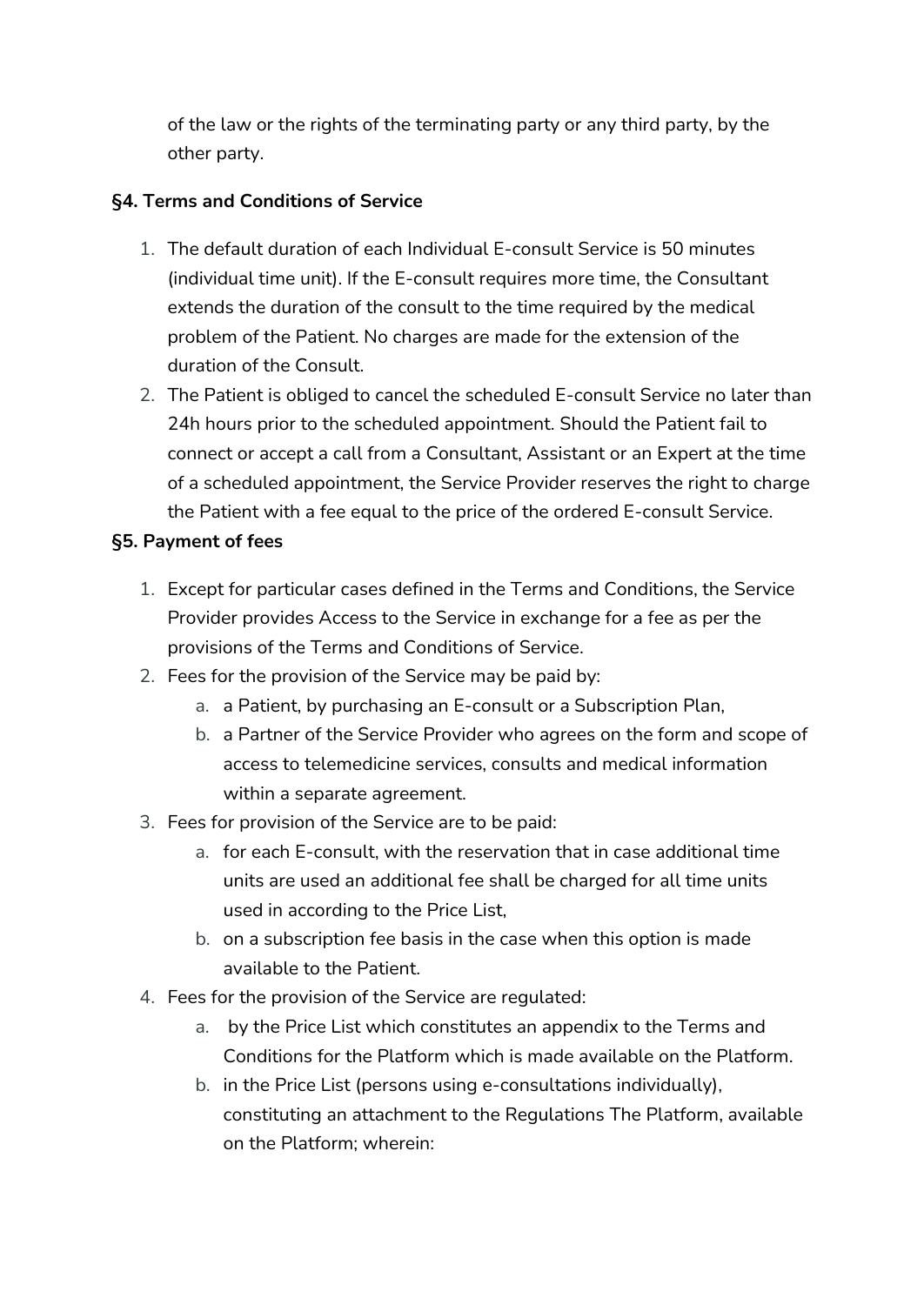1.payment for a single E-Consultation Service is collected before its commencement;

2. at the request of the person using e-consultation, the Service Provider will issue a VAT invoice after making it a relevant notification by e-mail to the e-mail address: mentalhealth@diversityhub.pl 3. cancellation of E-Consultation with advance notice not less than 24 hours before the date for which has been arranged in accordance with the E-Consultation Regulations will result in an automatic return received payment.

- 5. Payment for the service can be made by:
	- a. the Patient on their own behalf;
	- b. a Partner on behalf of the Patient (their own employee, or on the basis of an insurance policy agreement concluded between the Partner and the Patient).
- 6. Payment for the service is made through:
	- a. an external payment provider the Patient is automatically redirected to an external site,
	- b. wire transfer the Patient is redirected to an information site including details of the Service Provider's bank account and instructions regarding the payment,
	- c. voucher a previously purchased package of E-consults including a predefined number of consults. The Voucher may be purchased by an individual Patient or by a Partner.
- 7. The Patient is redirected to payment methods automatically or via a hyperlink sent to the e-mail of the Patient.
- 8. The Patient can make the above-mentioned payment through a settlement account within the Platform. The settlement account works as follows:
	- a. payment for E-consults is first made with the use of the funds gathered within the Profile;
	- b. bank transfer a person using e-consultations is redirected to the information containing Service Provider's bank account details and payment instructions,
	- c. voucher a previously purchased E-consultation package including a fixed number of consultations. Voucher it can be purchased by a person using individual e-consultation or by a Partner.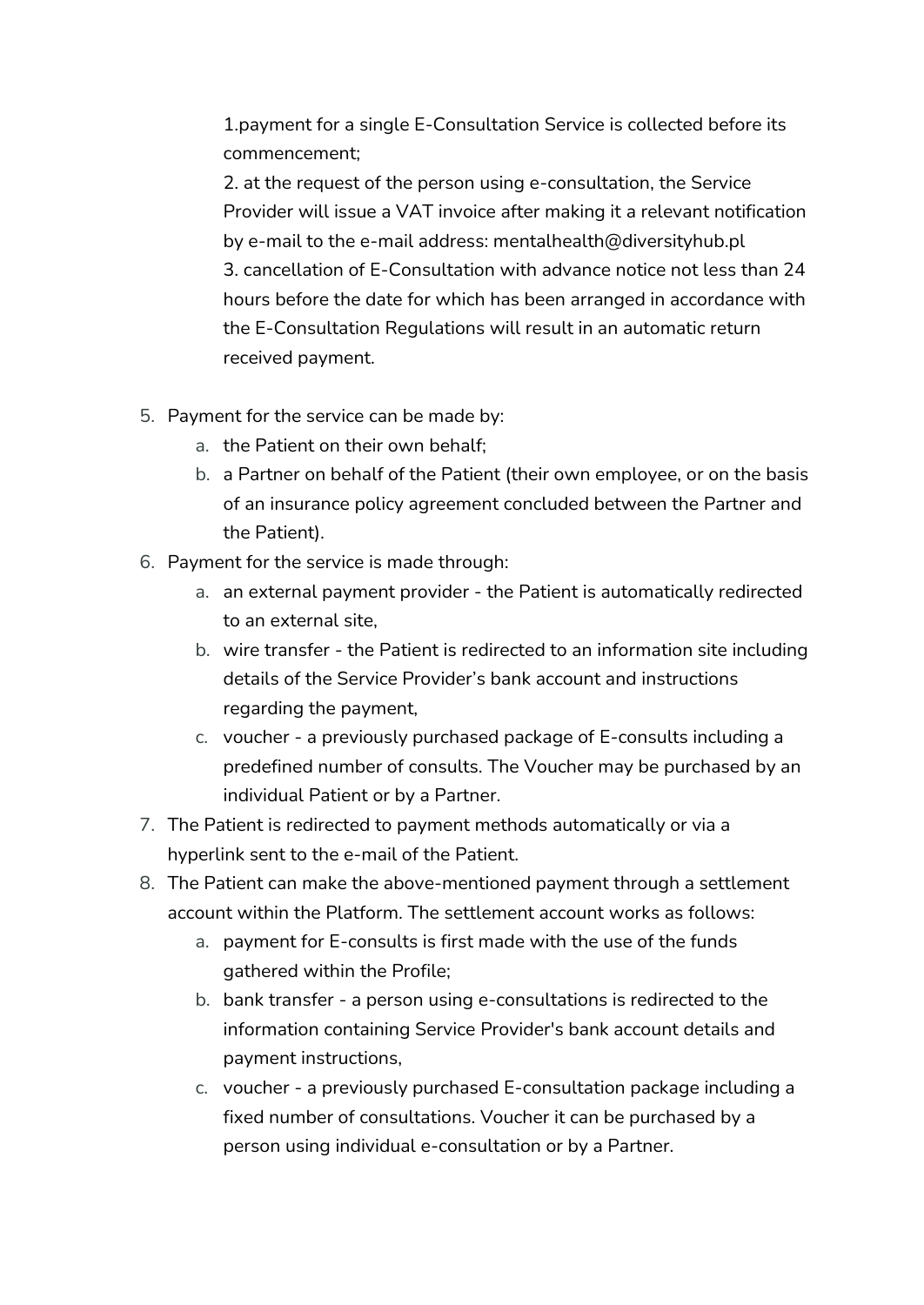- 9. The person using the e-consultation is redirected to the payment methods either automatically or via a hyperlink sent to the e-mail address.
- 10.Payment with a voucher is identified by an individual voucher code, entered by the user e-consultation at the time of ordering the E-consultation service.
	- 11.. Individual voucher code (s) are awarded at the time of purchase. If the vouchers are bought by the Partner, he makes voucher codes available to the person using e-consultation (his employee or other authorized person person) in order to use the E-Consultation service.

#### **§6. Technical Requirements**

- 1. In order to use the Platform the User has to meet the following technical requirements which are necessary to work with the ICT System used by the Service Provider:
	- a. the User must have access to a device with access to the Internet with Microsoft Windows, iOS or Android operating system and a minimum of 1 Mbps of broadband connection speed,
	- b. the current version of Chrome internet browser must be installed on the device with all applications required to connect to the teleinformation system enabled,
	- c. javaScript service must be enabled (the most current version of JavaScript must be enabled on the device)
	- d. the User must have access to an active e-mail address,
	- e. the User must have access to a landline or mobile phone.
- 2. In the case of using the mobile app, the device should be based on Android or iOS operating systems, updated to the most current version.
- 3. In the case of using the Platform on mobile devices, the User is required to install the Telemedi.co app which is available on Google Play [\(www.play.google.com\)](http://www.play.google.com/) or Appstore [\(www.appstore.com\)](http://www.appstore.com/).
- 4. The recommended minimum screen resolution in case of using the platform through a web browser is 1024x768 pixels.
- 5. Connection with the platform takes place with the use of the SSL protocol.
- 6. In order to ensure security for the provided Service and transfer of data, the Service Provider shall take measures, particularly technical measures, which are adequate to any possible threats.
- 7. The Patient bears sole responsibility for non-performance or improper performance of the Service resulting from nonfulfilment of the requirements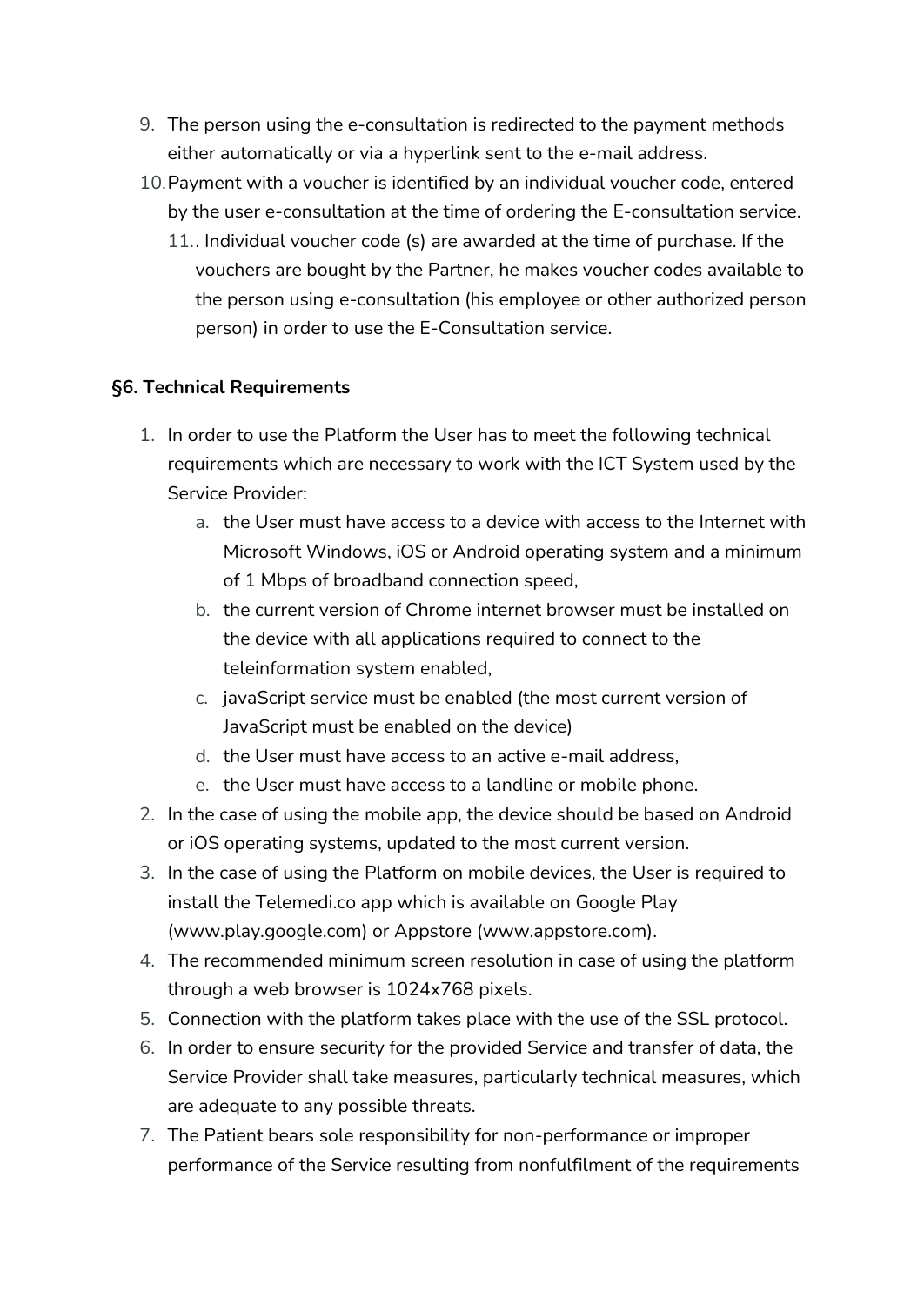defined by the provisions of the Terms and Conditions of Service for the Platform by the Patient.

## **§7. Rights and Obligations of the Parties**

- 1. The Service provider reserves the right to:
	- a. Temporarily suspend the provision of Access to the Service, including in particular any case of required system related maintenance or modification of the Platform,
	- b. Send legal, technical and transaction related messages or any other messages related to the functioning of the Platform and to providing Access to the Service to the e-mail addresses of the Patients, including in particular any information regarding changes to the Terms and Conditions of Service,
	- c. Disclose any data of Consultants which is required by provisions of the law, and their availability schedules,
	- d. Immediately notify if a Consultant is not available, in case it is resulting from circumstances which arose after the Patient selected a time of the appointment.
- 2. The Service Provider reserves the right to stop providing Access to the Service, transfer the Rights to the Platform to another entity.

# **§8. Complaints**

- 1. The Patient has the right to submit inquiries, remarks and complains with regards to the provision of Access to the Service.
- 2. Inquiries, remarks and complaints regarding operating of the Platform and any related technical issues are processed in electronic or written form or by phone, respectively to the form of submission, no later than within 14 working days.
- 3. Contents of complaints should include at least:
	- a. the data allowing for identification of the Patient: Patient's login, first and last name, e-mail address, address for correspondence (for complaints submitted by mail);
	- b. a definition of the subject of the complaint,
	- c. a statement of the Patient's demands,
	- d. an indication of the date when the event which resulted in an improper provision of Access to the Service occurred,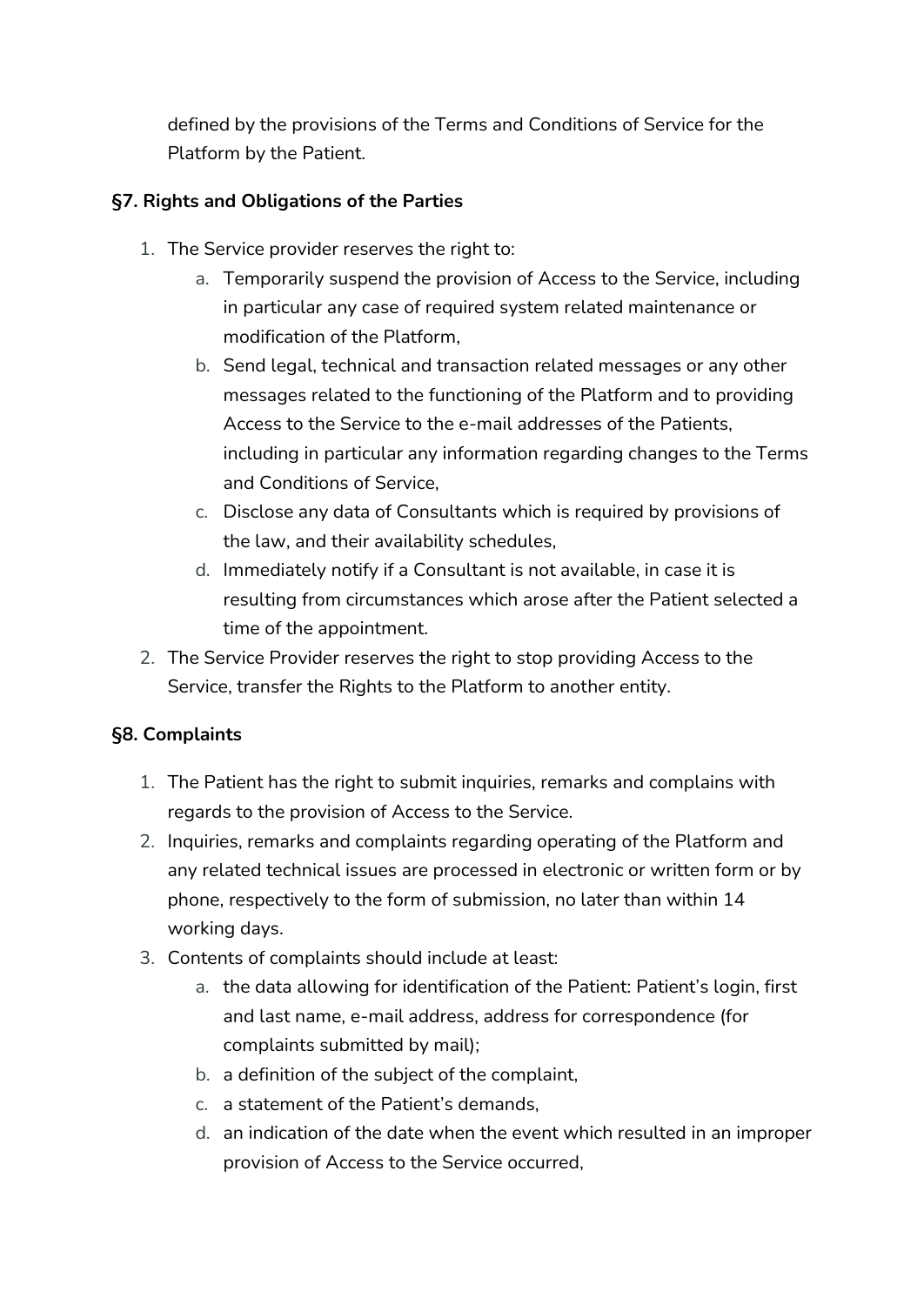e. the bank account number of the User in case the Patient demands a refund.

## **§9. Terms of responsibility**

- 1. The Service Provider and the Patient are obliged to repair any damage which the other party incurred as result of non-performance or improper performance of duties resulting from the Agreement or the Terms and Conditions for the Platform unless the non-performance or improper performance was the result of circumstances for which the Party does not bear any responsibility.
- 2. The Service Provider bears responsibility for the E-consult Services provided by Consultants and Experts. The Service Provider bears responsibility towards the Patient for any non-performance or improper performance of the provisions of the Agreement for the Provision of the Service resulting from the fault of the Service Provider.
- 3. The Service Provider does not bear any responsibility for the Patient providing incomplete, false or incorrect information, particularly in the case when details of a third person are disclosed without their consent. The results of providing incorrect, incomplete or false, misleading data or data which is improper in any other way is the sole responsibility of the Patient.
- 4. The Service Provider does not bear any responsibility for the effects of using the Access to the Service by the Patient in any way which is incompliant with the Terms and Conditions for the Platform.
- 5. The Service Provider does not bear any responsibility for:
	- a. any damages incurred by third parties, resulting from Patients using the services in a way which is incompliant with the Terms and Conditions or any provisions of the law,
	- b. any damages resulting from a lack of continuity in provision of Services, resulting from any circumstances for which the Service provider does not bear any responsibility resulting from the occurrence of force majeure.
	- c. any activity or negligence of any third party, with the exception of the persons for whom the Service Provider bears responsibility as a result of the provisions of the law,
	- d. the Patient providing false or incomplete information upon registration.